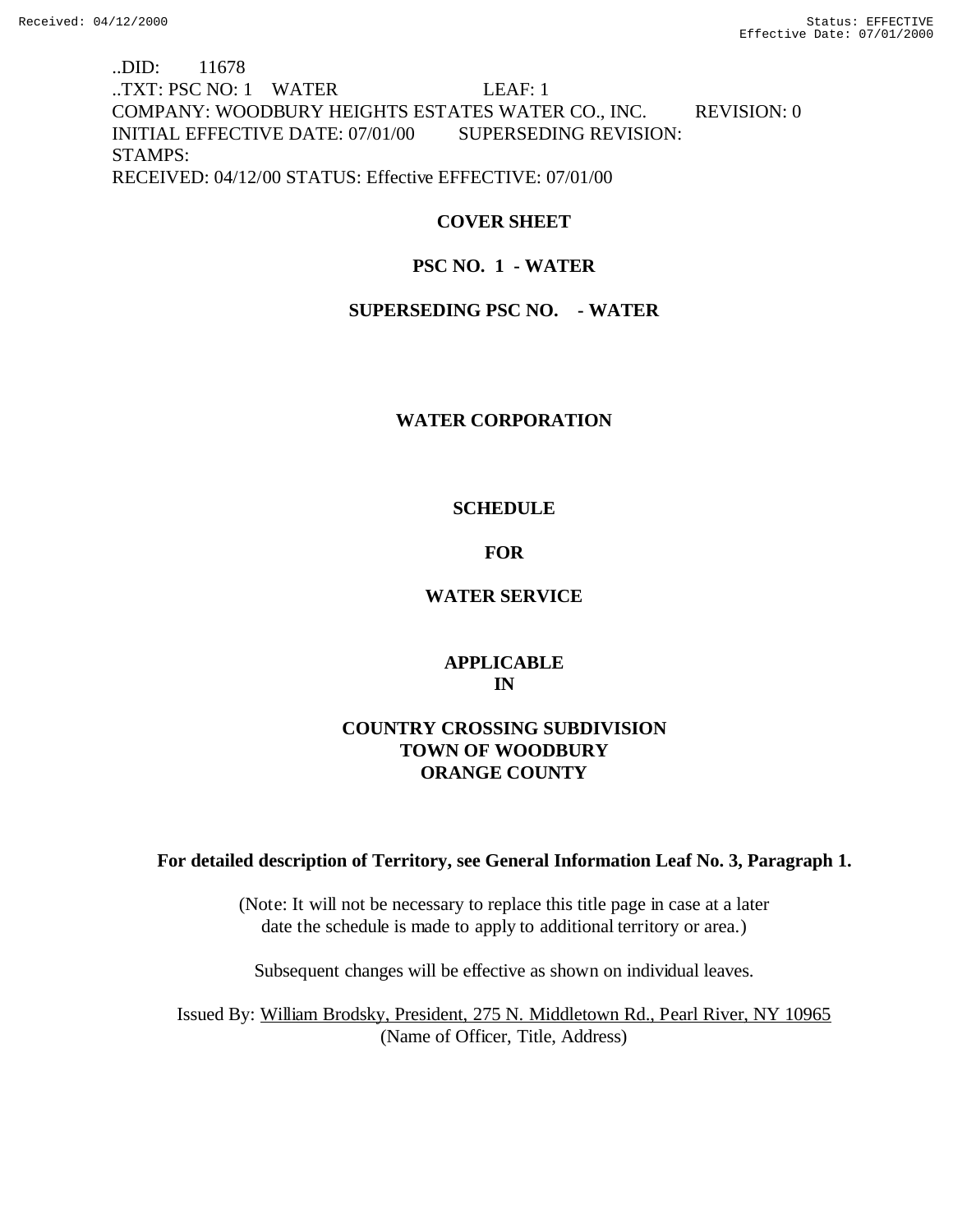..DID: 11685 ..TXT: PSC NO: 1 WATER LEAF: 2 COMPANY: WOODBURY HEIGHTS ESTATES WATER CO., INC. REVISION: 0 INITIAL EFFECTIVE DATE: 07/01/00 SUPERSEDING REVISION: STAMPS: RECEIVED: 04/12/00 STATUS: Effective EFFECTIVE: 07/01/00

## **TABLE OF CONTENTS**

|    | <b>GENERAL INFORMATION</b>                                                                                                          | <b>LEAF NO.</b> |
|----|-------------------------------------------------------------------------------------------------------------------------------------|-----------------|
| 1. | Territory                                                                                                                           | 3               |
| 2. | <b>Application for Water Service</b>                                                                                                | 3               |
| 3. | Deposits - Security                                                                                                                 | 3               |
| 4. | Deposits - Interest                                                                                                                 | 4               |
| 5. | Deposits - Return                                                                                                                   | 4               |
| 6. | Deposits - Other                                                                                                                    | 4               |
| 7. | <b>General Rules</b>                                                                                                                | $5 - 6$         |
| 8. | Metered Service                                                                                                                     | $6 - 7$         |
| 9. | <b>Unmetered Service</b>                                                                                                            | 7               |
|    | 10. Extension of Mains                                                                                                              | $\tau$          |
|    | 11. Discontinuance of Service - Non-payment                                                                                         | $7 - 8$         |
|    | 12. Discontinuance of Service - Other                                                                                               | $8 - 9$         |
|    | 13. Discontinuance of Residential Service - Special Procedures                                                                      | 9               |
|    | 14. Deferred Payment Agreements                                                                                                     | 9               |
|    | 15. Complaint Handling Procedures                                                                                                   | 10              |
|    | 16. Restoration of Service                                                                                                          | $10 - 11$       |
|    | 17. Interest on Customer Overpayments                                                                                               | 11              |
|    | 18. Regulation                                                                                                                      | 11              |
|    | <b>RATES</b><br>Service Classification No. 1<br>Issued By: William Brodsky, President, 275 N. Middletown Rd., Pearl River, NY 10965 | 12              |

(Name of Officer, Title, Address)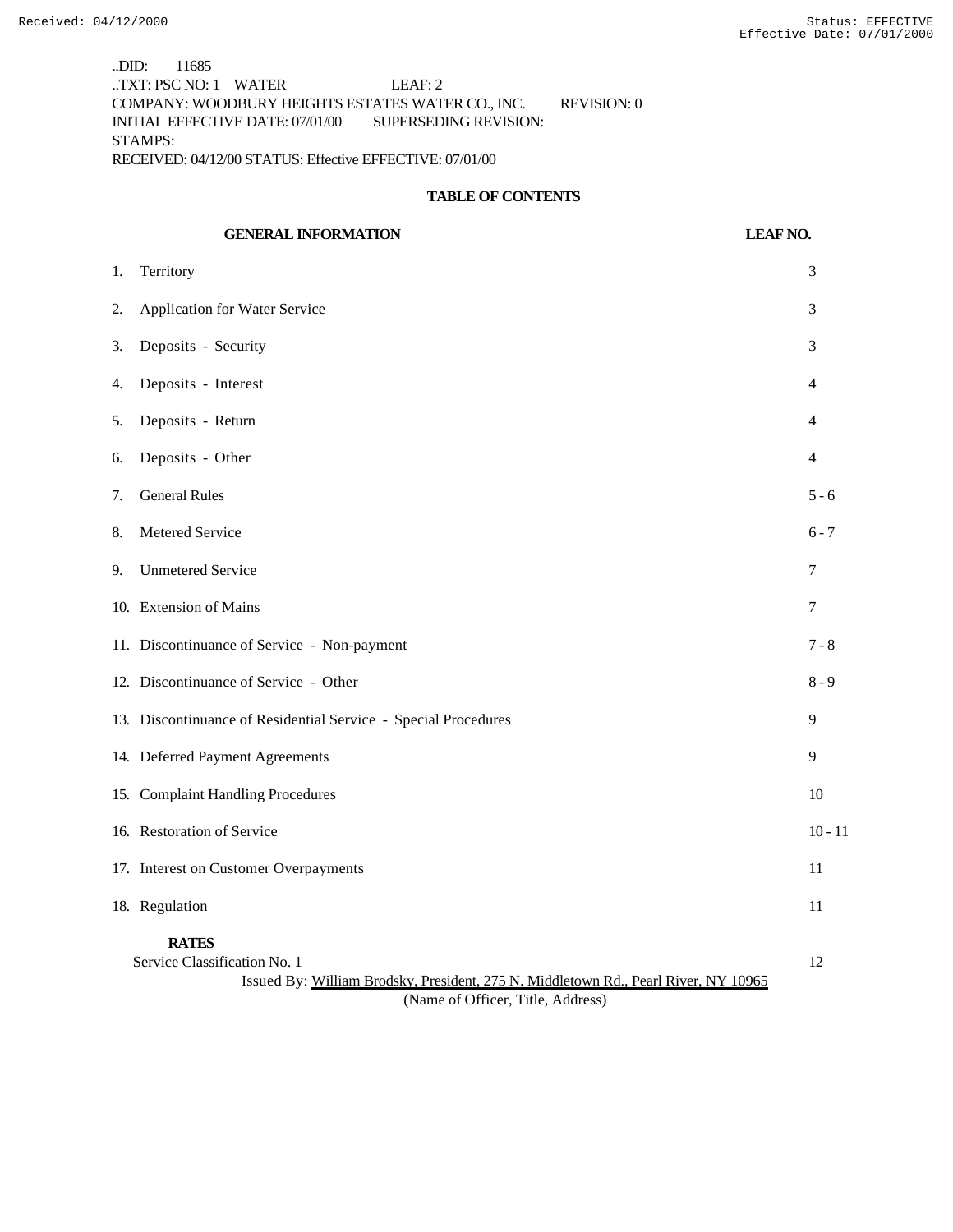..DID: 11686 ..TXT: PSC NO: 1 WATER LEAF: 3 COMPANY: WOODBURY HEIGHTS ESTATES WATER CO., INC. REVISION: 0 INITIAL EFFECTIVE DATE: 07/01/00 SUPERSEDING REVISION: STAMPS: RECEIVED: 04/12/00 STATUS: Effective EFFECTIVE: 07/01/00

### **GENERAL INFORMATION**

1. Territory (County, Town, Development, Streets, etc.)

 COUNTRY CROSSING SUBDIVISION TOWN OF WOODBURY ORANGE COUNTY

- 2. Application for Water Service
	- A. Written application for service may be required.
	- B. A separate application may be required for each premises.
	- C. Premises may be subject to inspection by the company.
	- D.Applications need not be accepted from customers with charges due on any water accounts with the company. The company must accept an application if the customer enters into a deferred payment agreement.

E.Service pipe installations are subject to company approval.

- 3. Deposits Security
	- A.As a condition of receiving service, the company may require a deposit from customers that are delinquent (having a bill remaining unpaid 23 days from the date mailed), seasonal, short term or temporary or who have had service terminated for non-payment during the preceding 6 months. In addition, a deposit may also be required from a nonresidential customer whose credit has not been established with the company. A delinquent customer shall be provided with a written notice 20 days before the deposit is assessed which states that failure to make timely payments will permit the company to require a deposit from such customer.
	- B.Deposits from applicants and customers may not exceed two times the estimated average monthly bill for a calendar year, except in the case of customers whose usage varies widely where deposits may not exceed twice the average monthly bill for the peak season.
	- C.The company shall perform an annual review of the billing history of every customer who has a deposit with the company to assure that a deposit is still required under (3A) above and that the amount of the deposit conforms with (3B) above. The company reserves the right to review the deposit at any time. If a review shows that the deposit held falls short of the amount the company may require by 25 percent or more, the company may require the payment of an additional amount. If a review shows that the deposit held exceeds the amount required by 25 percent or more, the company shall refund the excess to the customer. The customer may request a downward revision of the deposit. Issued By: William Brodsky, President, 275 N. Middletown Rd., Pearl River, NY 10965

(Name of Officer, Title, Address)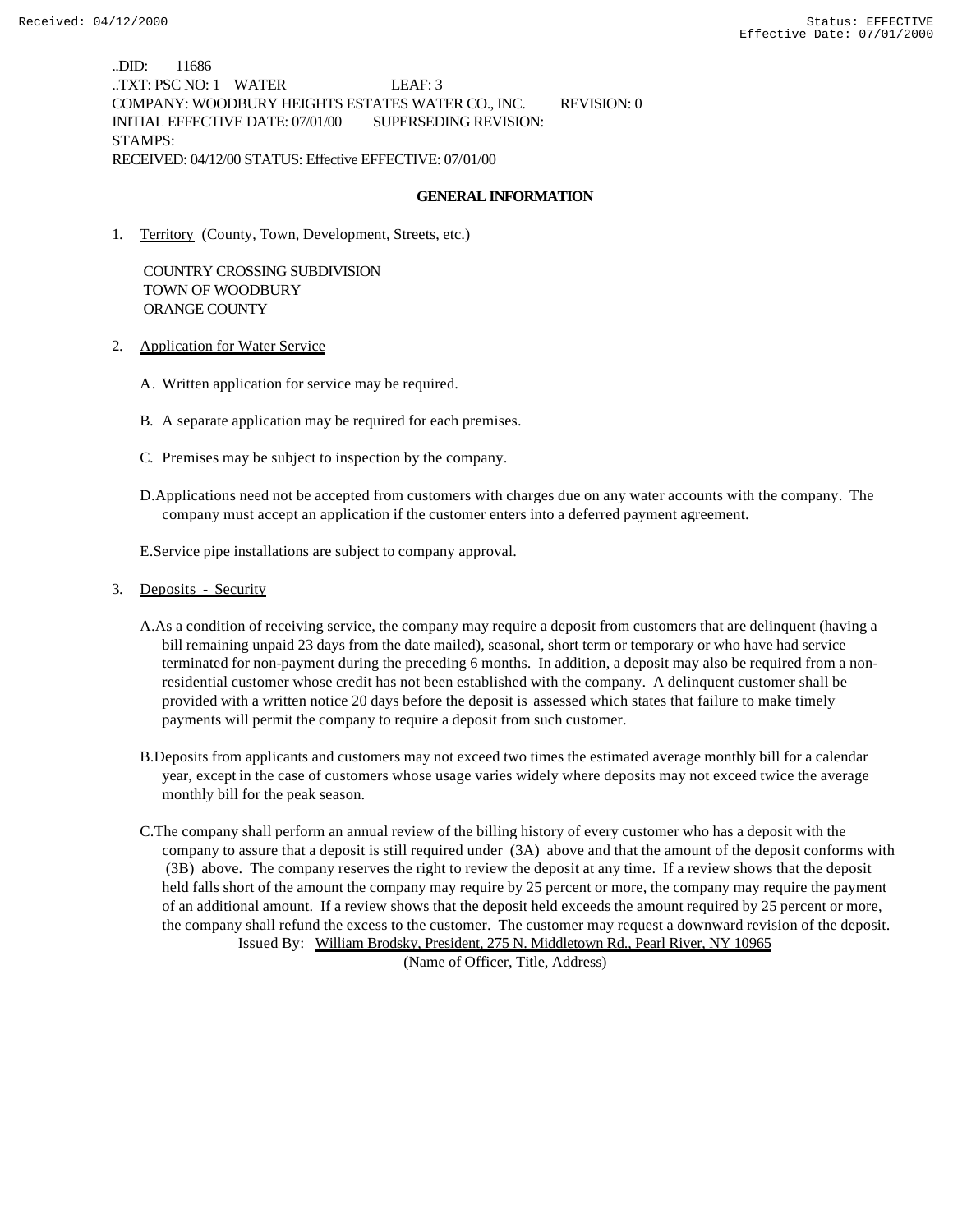..DID: 11687 ..TXT: PSC NO: 1 WATER LEAF: 4 COMPANY: WOODBURY HEIGHTS ESTATES WATER CO., INC. REVISION: 0 INITIAL EFFECTIVE DATE: 07/01/00 SUPERSEDING REVISION: STAMPS: RECEIVED: 04/12/00 STATUS: Effective EFFECTIVE: 07/01/00

## **GENERAL INFORMATION**

#### 4. Deposits - Interest

Every deposit shall earn simple interest at the rate per annum prescribed by the Public Service Commission. The interest must be paid to customers when the deposit is returned. If the deposit has been held for 12 consecutive months or more, the interest must be credited to the customer no later than the first bill rendered after the next succeeding first day of October and at the end of each succeeding 12 month period.

#### 5. Deposits - Return

- A.The company shall return to a customer a deposit or portion of a deposit and all interest thereon no more than 30 days after:
	- (1) the day the account is closed and all bills are paid; or
	- (2)the date of the first bill for service rendered after a 12 month period during which time the customer was not delinquent, provided there is no other basis for the company to request a deposit; or
	- (3)a review of the deposit shows that a reduction of the deposit is warranted.
- B.A deposit or portion of a deposit plus interest thereon that is subject to return may be credited to the customer's account in the amount of any outstanding charges. If any balance remains, a refund check shall be issued.
- 6. Deposits Other
	- A.In the event that the applicant desires service for a trailer or other non-permanent structure, he shall deposit with the company all costs of the connection of such service. Said deposit shall bear simple interest as required above and shall be refunded at the end of 10 years, or sooner in the event that a permanent structure for such service connection is completed.
	- B.The company may also require deposits from customers to guarantee future payments as set forth in lawn sprinkler, main extension, or other forms of contracts which are in a form approved by the Public Service Commission. The interest rates for these deposits will be the same as the interest rates for security deposits and such interest will be credited to the customer as prescribed by Commission rules.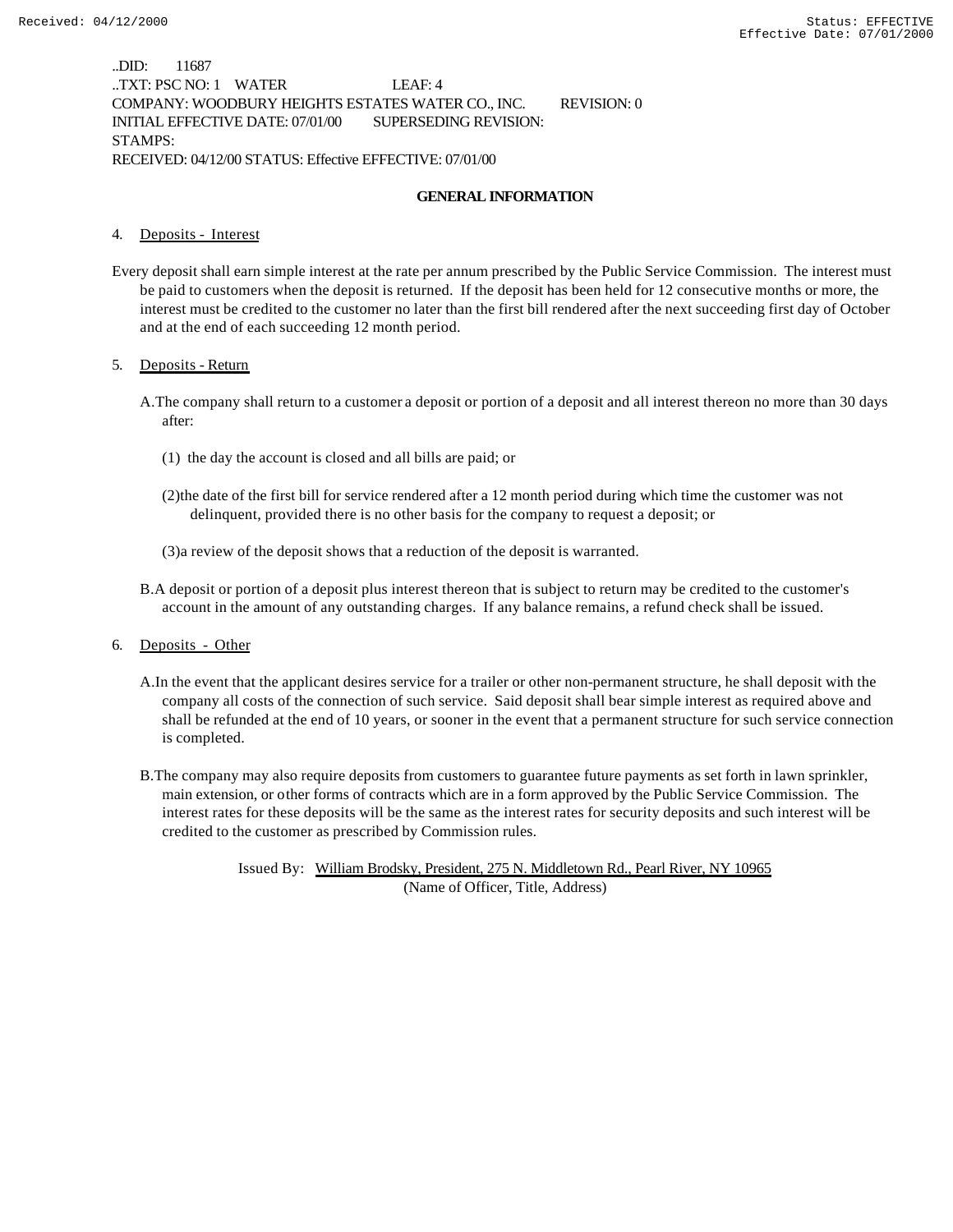| .DID:                                                    | 11688 |                                  |                                                   |             |                   |  |  |
|----------------------------------------------------------|-------|----------------------------------|---------------------------------------------------|-------------|-------------------|--|--|
|                                                          |       | TXT: PSC NO: 1 WATER             | LEAF: 5                                           |             |                   |  |  |
|                                                          |       |                                  | COMPANY: WOODBURY HEIGHTS ESTATES WATER CO., INC. | REVISION: 0 |                   |  |  |
|                                                          |       | INITIAL EFFECTIVE DATE: 07/01/00 | SUPERSEDING REVISION:                             |             |                   |  |  |
| STAMPS:                                                  |       |                                  |                                                   |             |                   |  |  |
| RECEIVED: 04/12/00 STATUS: Effective EFFECTIVE: 07/01/00 |       |                                  |                                                   |             |                   |  |  |
| RECEIVED:                                                |       |                                  | STATUS:                                           |             | <b>EFFECTIVE:</b> |  |  |

#### **GENERAL INFORMATION**

#### 7. General Rules

- A.Customers must provide 10 days' written notice prior to the date on which termination of service is requested or prior to a change of occupancy, until which date the customer will be responsible for payment of service.
	- B.Fire hydrants shall not be used without the written permission of the company or unless in conformance with filed fire protection tariff provisions.
	- C.The company will not be liable for damage resulting from the presence of its facilities, supply, or use of water service, except damage resulting from gross negligence of the company.
	- D.The company may shut off water in its mains to make repairs and extensions. Where possible, proper advance notice will be made to customers affected.
	- E.The use of water for sprinkling, swimming pools, or other less essential uses may be restricted or prohibited where such use may unreasonably reduce the adequacy of service for other domestic purposes.

F.There must be a separate service for each premises.

G.Installation of service pipes and mains will not normally be made when the ground is frozen.

H.The customer is responsible for service pipes and plumbing within the property line. Any plumbing work done on the customer's service pipe is subject to approval by the company. No underground work shall be covered up until it has been inspected and approved by the company.

I.All leaks on customer premises or the customer portion of the service pipe must be repaired as soon as possible.

- J.All mains, services (up to the property line) and other water system facilities will be maintained and replaced by the company.
- K.The company will supply water in the distribution system at pressures between 20 and 100 pounds per square inch (psi) and will strive, where practicable, to maintain a normal working pressure of 60 psi with a minimum of 35 psi. If the company makes changes to its system which cause the pressure to increase to over 100 psi to existing customers, the company will be responsible for the first installation of the necessary equipment in the customer's premises. From that point on the equipment will be considered part of the customer's internal plumbing and the customer will be responsible for its maintenance or replacement. If a water pressure reducing valve, in the customer's or applicant's opinion, is necessary or desired to safeguard the plumbing, it is the customer's or applicant's responsibility to purchase, install and maintain this equipment. Where a pressure reducing valve is used it is also advisable to install a suitable pressure relief valve. All installations will comply with the local building codes and standards and are considered a part of the customer's internal plumbing.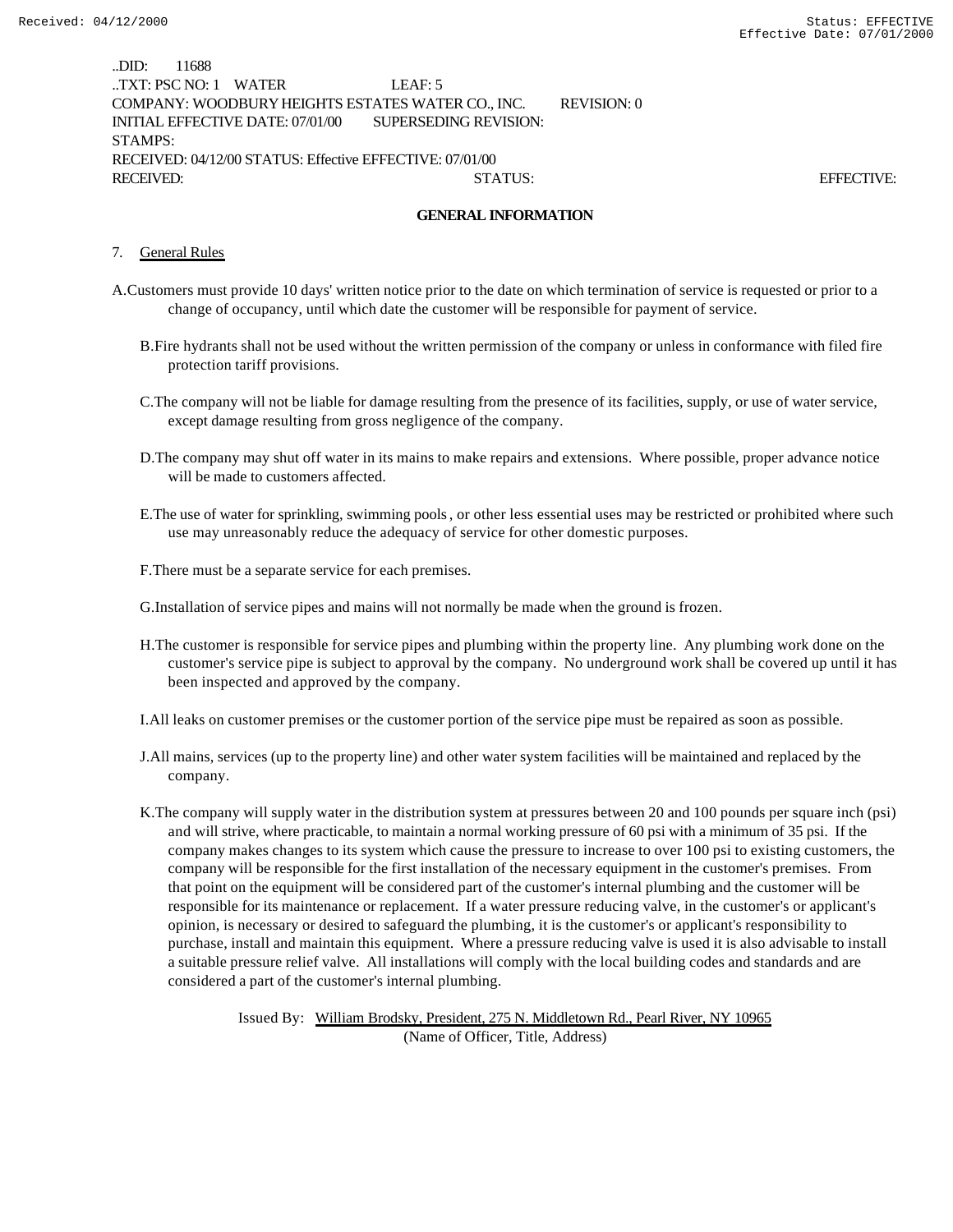..DID: 11689 ..TXT: PSC NO: 1 WATER LEAF: 6 COMPANY: WOODBURY HEIGHTS ESTATES WATER CO., INC. REVISION: 0 INITIAL EFFECTIVE DATE: 07/01/00 SUPERSEDING REVISION: STAMPS: RECEIVED: 04/12/00 STATUS: Effective EFFECTIVE: 07/01/00

## **GENERAL INFORMATION**

- L.Where an applicant is seeking service at an elevation or gradient which could not otherwise be adequately serviced by existing plant, the company will require that the applicant bear the additional cost of providing such extraordinary service, or in the alternative, require the applicant to purchase, install and maintain the necessary special equipment, such as a hydro-pneumatic system, needed to serve the premises. The installation of a hydro-pneumatic system as part of the customer's internal plumbing may be subject to approval of the Health Department and should comply with local building codes and standards.
- M.Cross connections to water sources other than the company's or with other facilities are strictly prohibited. Customers must, at their expense, install and maintain such backflow prevention devices as may be required by the company in accordance with good water works practice or applicable laws or regulations.
- N.Customers must permit company representatives to enter their premises on reasonable request for purposes relating to the operation and maintenance of the company's system, including inspection of the customer's and the company's facilities, installation, reading, testing, replacement and removal of meters, and terminating and restoring service.
- O.No person shall maliciously, willfully or negligently break, damage, destroy, uncover, deface, block access to or tamper with any pipe, valve, meter, structure, appurtenance or equipment which is a part of the water works system.
- 8. Metered Service (if applicable and provided for in Service Class No. 1 or Nos. )

A.A meter of a type approved by the Commission is required for each premises.

- B.The company will furnish, install, and maintain the meter. Unless the meter register is set at zero, the company shall attach a tag with the date and meter dial reading at the time of installation.
- C.The customer will provide a location for the meter acceptable to the company and will be responsible for the cost of repairing damage resulting from human interference, frost, backflow of hot water, or other such causes.
- D.Where the company agrees it is necessary to set a meter outside the building, it shall be installed at the expense of the customer in a pit acceptable to the company which is both water-tight and frostproof. The cover of the pit shall be fastened with a convenient locking device. Where the distance from the property line to the front wall of the building is greater than 75 feet, the company may require that the meter be set in a pit at or near the property line. If the pit is to be installed on property not owned or controlled by the customer, written consent of the owner of the property shall be obtained prior to the installation.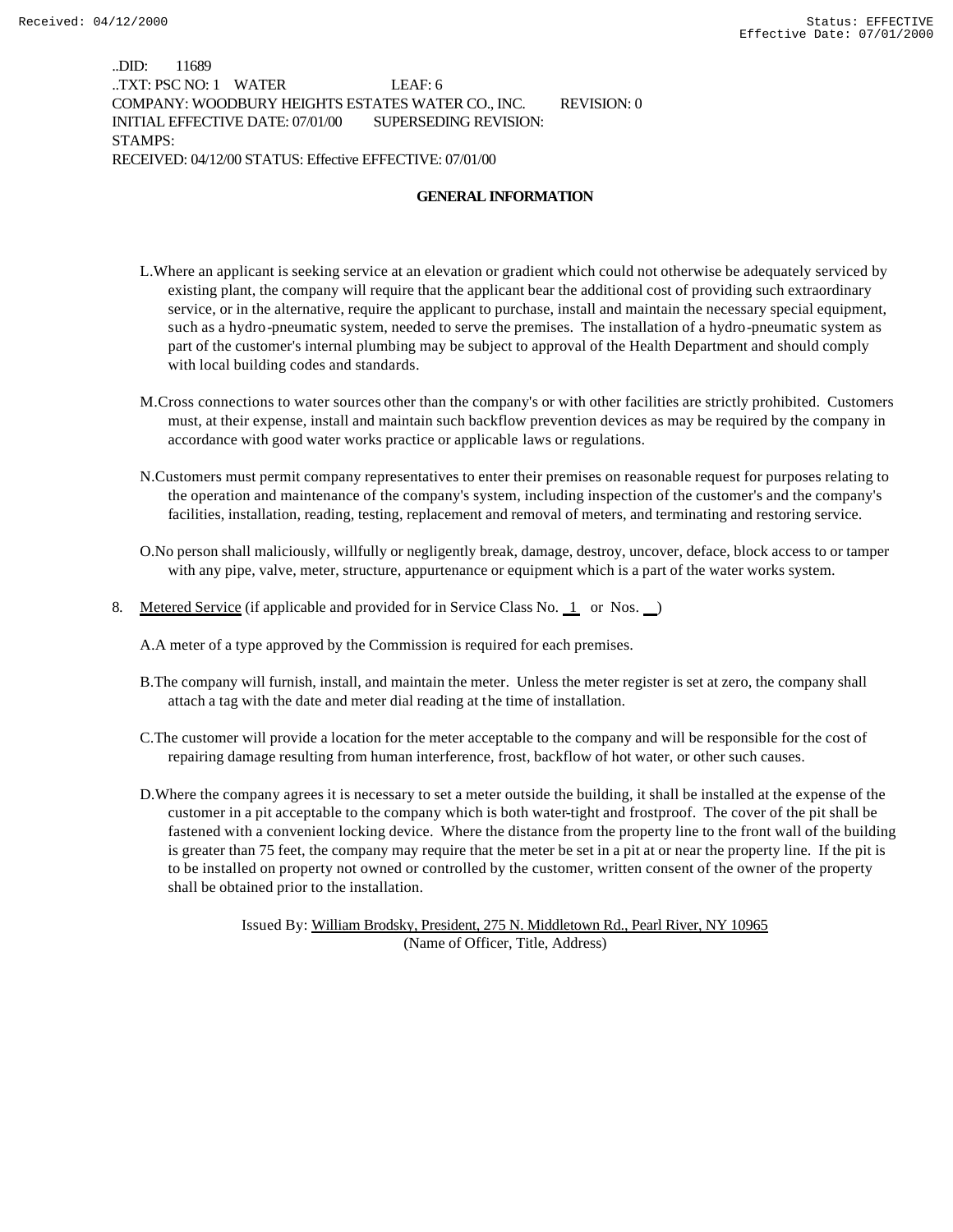..DID: 11679 ..TXT: PSC NO: 1 WATER LEAF: 7 COMPANY: WOODBURY HEIGHTS ESTATES WATER CO., INC. REVISION: 0 INITIAL EFFECTIVE DATE: 07/01/00 SUPERSEDING REVISION: STAMPS: RECEIVED: 04/12/00 STATUS: Effective EFFECTIVE: 07/01/00

## **GENERAL INFORMATION**

E.The company reserves the right to remove, test, and replace the meter.

- F.The company shall afford the customer an opportunity to verify the final reading of any water meter removed from the premises and obtain the customer's signature on a meter removal card which shows the date removed and the reading.
- G.Meters will be tested in conformance with rules of the Public Service Commission. In the case of a disputed account involving the accuracy of the meter, the company will have the meter tested upon the request of the customer. Should the customer request to have a second meter test within 1 year, the customer will be responsible for the actual cost incurred to have the meter tested including the cost to remove the meter, payable in advance to the company. This fee will be refunded if the meter's final weighted average is found to register in excess of 100 percent. Adjustments in bills for over-registration of the meter will be made in accordance with the current rules of the Public Service Commission.

H.Bills will show meter readings and the dates read.

I.Bills will be reasonably estimated where a meter has been inaccessible and will be so indicated on the bill.

J.Where a meter has ceased to register or its percentage of accuracy cannot be determined, an estimated bill for the current period may be rendered. For all other periods the bill shall be the minimum applicable charge.

9. Unmetered Service (if applicable and provided for in Service Class No. \_\_ or Nos. \_\_)

All applicable provisions of this tariff shall apply.

10. Extension of Mains

Mains will be extended in conformance with Commission Rules and Regulations found in 16 NYCRR, Part 501.

#### 11. Discontinuance of Service - Non-Payment

 Service may be discontinued under the following provisions: for non-payment of any amount due for water supplied, for failure to make any payment due under a deferred payment agreement or for meter repairs (see Section 8C), for failure to post a required deposit or for failure to pay any fee or charge accruing under the contract or tariff.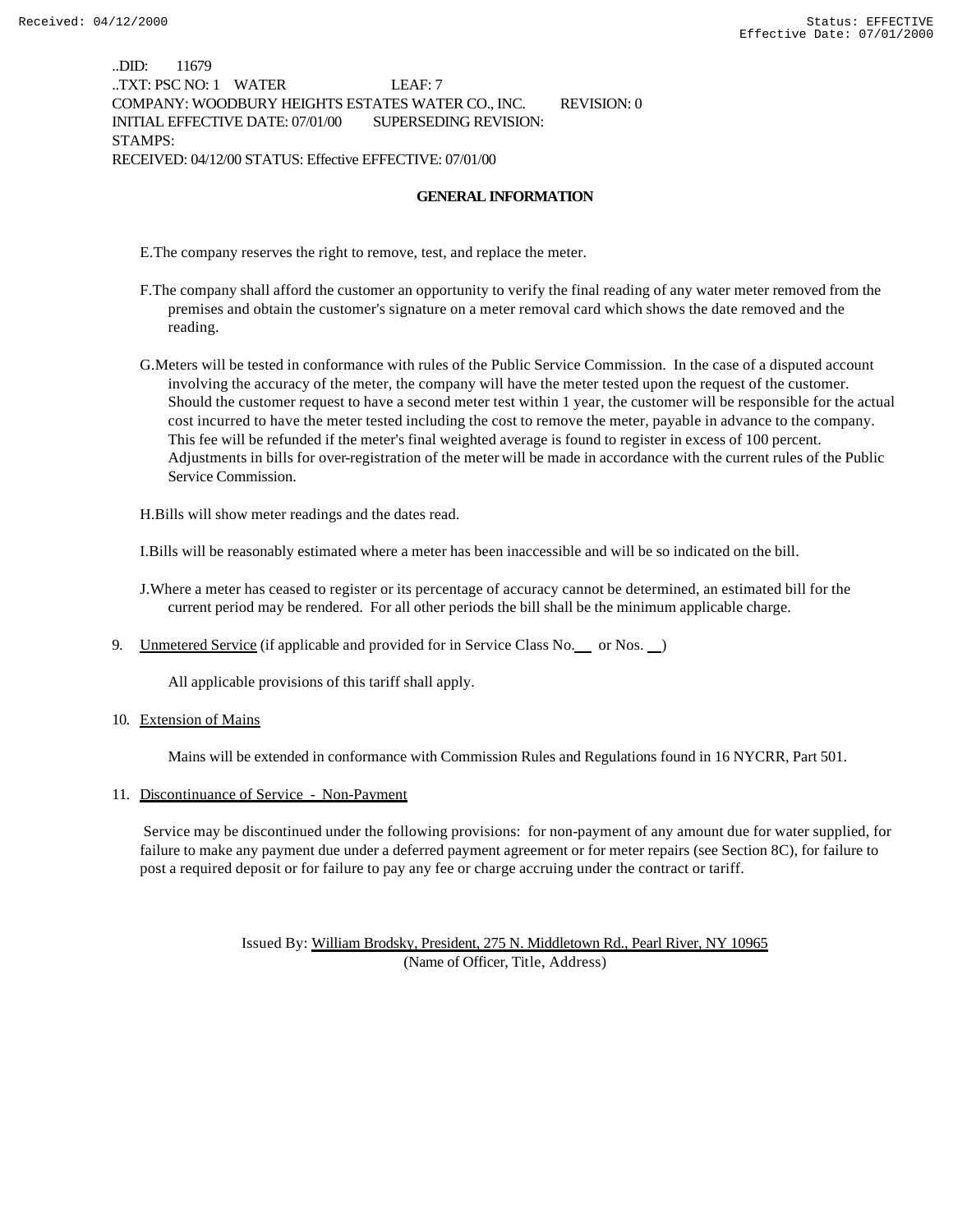..DID: 11680 ..TXT: PSC NO: 1 WATER LEAF: 8 COMPANY: WOODBURY HEIGHTS ESTATES WATER CO., INC. REVISION: 0 INITIAL EFFECTIVE DATE: 07/01/00 SUPERSEDING REVISION: STAMPS: RECEIVED: 04/12/00 STATUS: Effective EFFECTIVE: 07/01/00

## **GENERAL INFORMATION**

- A.A bill not paid within 23 days of mailing is considered delinquent, and the company may discontinue service after complying with 16 NYCRR, Part 533 which requires: (1) 15 days written notice if served personally, or (2) 15 days after a registered letter containing such notice has been signed or refused, or (3) 18 days after mailing written notice in a post-paid wrapper. Service will not be re-established until payment of all proper arrears, charges and deposits is made or a deferred payment agreement is entered into. Receipt of a subsequently dishonored negotiable instrument in response to a notice of discontinuance shall not constitute payment of the customer's account and the company shall not be required to issue additional notice prior to discontinuance. There will be a charge for processing all returned checks equal to the bank charge plus a handling fee of \$5.00 (not to exceed the maximum allowed by section 5-328 of General Obligations Law).
- B.The company will not discontinue service to residential premises for non-payment of bills on a Friday, Saturday, Sunday, public holiday (as defined in General Construction Law), or on a day on which the utility's main office is closed. Discontinuance can only take place from Monday to Thursday between the hours of 8 a.m. and 4 p.m.
- C.The company will not discontinue service for non-payment of bills to any person or entity receiving public assistance if the payment for such service is to be paid directly by the Department of Social Services or by the local Social Services representatives.
- 12. Discontinuance of Service Other
	- A.Service rendered under any application, contract or agreement may be discontinued by the company after reasonable notice for any of the following reasons:
		- (1)For willful or indifferent waste of water due to any cause or for non-authorized use of water.
		- (2)For failure to protect from damage the meter and connection, or for failure to protect and maintain the service pipe or fixtures on the property of the customer in a condition satisfactory to the company.
		- (3)For tampering with any meter, connections, service pipe, curb cock, seal or any other appliance of the company controlling or regulating the customer's water supply.
		- (4)For failure to provide the company's employees reasonable access to the premises supplied, or for obstructing the way of ingress to the meter or any other appliances controlling or regulating the customer's water supply.
		- (5)In case of vacancy of the premises.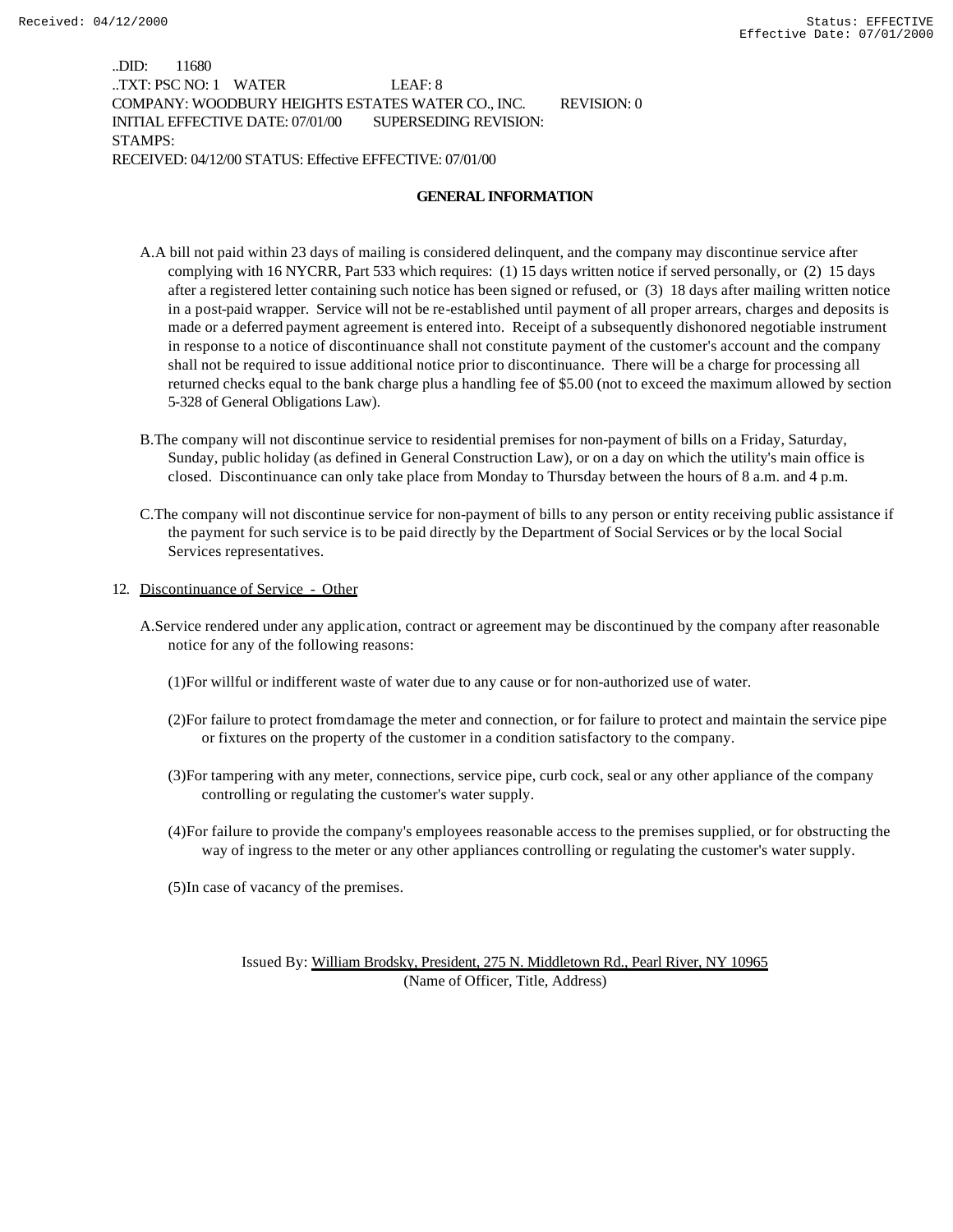..DID: 11681 ..TXT: PSC NO: 1 WATER LEAF: 9 COMPANY: WOODBURY HEIGHTS ESTATES WATER CO., INC. REVISION: 0 INITIAL EFFECTIVE DATE: 07/01/00 SUPERSEDING REVISION: STAMPS: RECEIVED: 04/12/00 STATUS: Effective EFFECTIVE: 07/01/00

## **GENERAL INFORMATION**

(6)For cross connections.

- (7)For submetering or reselling water.
- (8)For non-compliance with water usage restrictions.
- (9)For violation of any rule or regulation of the company as filed with the Public Service Commission, provided such violation affects the reliability or integrity of the water system.
- B.Written notice of discontinuance of service shall contain the information required by 16 NYCRR Section 533.3 and will be given except in those instances where a public health hazard exists.
- C.The company may, at any time, temporarily discontinue water service in case of accident, or for the purpose of making connections, alterations, repairs, changes, etc.
- D.Except as stated in the preceding paragraph, or in the case of a violation that threatens the integrity of the water system, the company shall not discontinue service to any customer on a Friday, Saturday, Sunday, Public Holiday or on a day when the company is not open for business. Public Holiday shall refer to those holidays defined in the General Construction Law.

#### 13.Discontinuance of Residential Service - Special Procedures

 If termination of service would result in serious impairment to health and safety, the company must delay the termination of service or, if service has already been terminated, must restore service, for thirty days under the following conditions:

- A. all occupants are either blind, disabled, 62 years of age or older or 18 years of age or under;
- B. a medical emergency exists; or
- C. if heating would be affected between November 1 and April 1.

 It is the customer's responsibility to notify the company that such conditions exist and to provide any required documentation. The company may require that the customer make appropriate arrangements to pay any arrears as well as pay current bills.

#### 14. Deferred Payment Agreements

 In addition to those circumstances in Section 13, the company will consider granting customers reasonable payment terms in cases where a customer is threatened with termination of service, or where the company has issued a backbill to a customer. Any such agreement may require the customer to make a reasonable down payment, and to pay current bills when issued.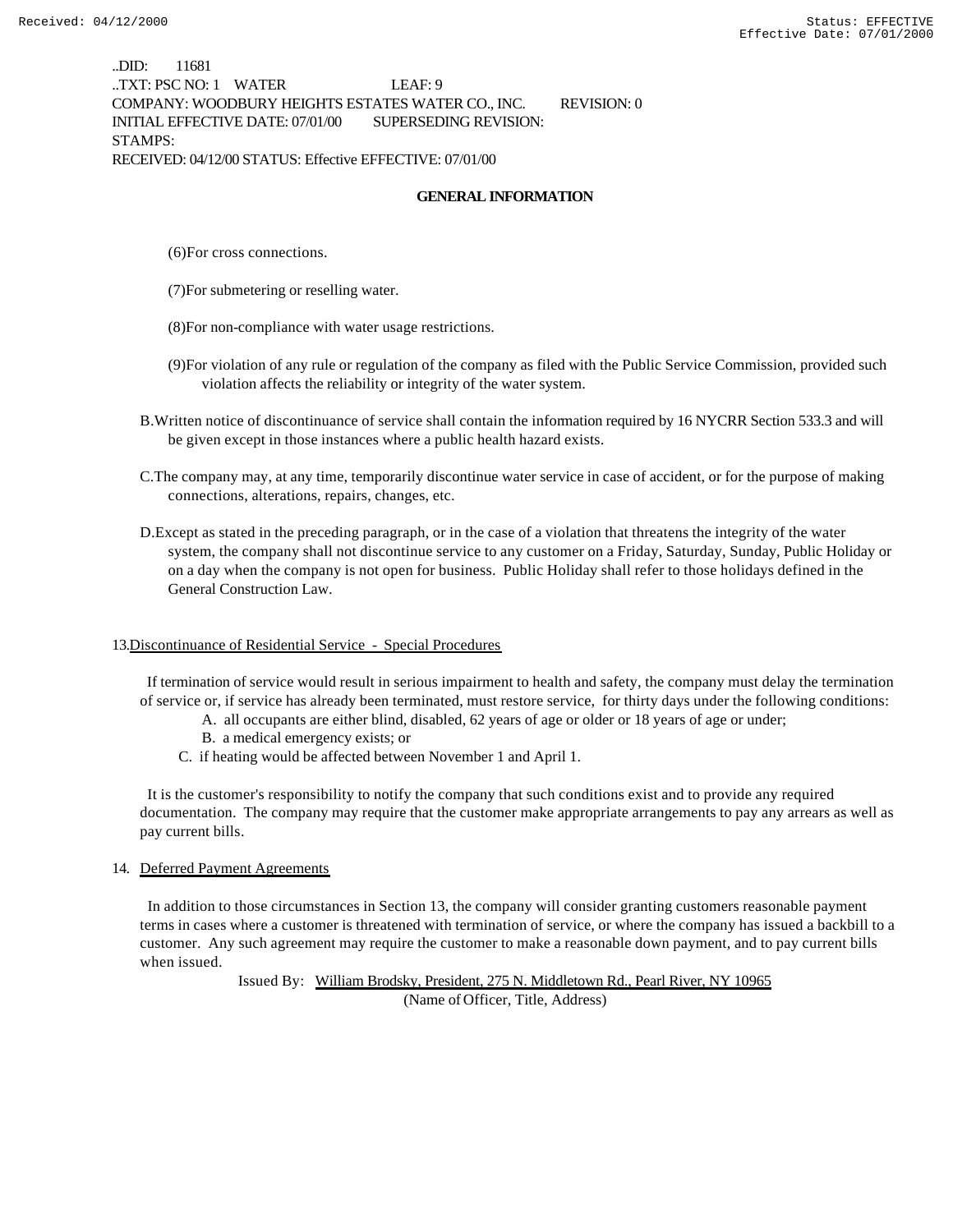..DID: 11682 ..TXT: PSC NO: 1 WATER LEAF: 10 COMPANY: WOODBURY HEIGHTS ESTATES WATER CO., INC. REVISION: 0 INITIAL EFFECTIVE DATE: 07/01/00 SUPERSEDING REVISION: STAMPS: RECEIVED: 04/12/00 STATUS: Effective EFFECTIVE: 07/01/00

## **GENERAL INFORMATION**

### 15.Complaint Handling Procedures

- A.The company will promptly investigate and evaluate all complaints received from customers regarding bills for service rendered or required deposits. The results of the company's findings will be reported to the customer. During the period of investigation and evaluation, service will not be discontinued, nor shall a new notice of termination be issued, provided, however, that the customer will be required to pay the undisputed portion of any balance due, which may include bills for current usage.
- B.After the completion of such an investigation, if the company determines that the disputed service has been rendered, or that the disputed charge or deposit is proper in whole or in part, the company may require that the full bill or deposit be paid. Appropriate notices of the determination shall be given to the customer, and where notice of discontinuance of service was previously sent, or is served with the determination, such notice shall include a statement advising the customer of the availability of the Commission's complaint handling procedures, including the address and telephone number of the Department's Consumer Services Division. Where prior notice of discontinuance was sent, company procedure provides for discontinuance of service if customer fails to pay the proper amount due and owing within 5 days after notice of the company determination was served personally on the customer or at least 8 days after mailing of the notice. Under no circumstances will discontinuance of service occur if so precluded by the Commission.
- C.In situations where the complaint procedures of the Commission have been invoked and it is determined that the disputed service has been rendered or that the disputed charge or deposit is proper and prior notice of discontinuance was sent, a customer's service will not be discontinued for failure to pay the amount found due and owing until at least 5 days after notice of the Commission's determination, where personal service is made, or at least 8 days after mailing of such a notice.

#### 16. Restoration of Service

 A charge will be made to restore service after discontinuance at the customers's request, for non-payment or for violation of these rules.

 This charge will be \$25.00 during normal business hours (8:00 a.m. to 4:00 p.m., Monday through Friday), \$50.00 outside of normal business hours Monday through Friday and \$50.00 on weekends or public holidays. The holidays for which the \$50.00 charge will apply are as follows:

| New Year's Day                  | Labor Day                                                                           |
|---------------------------------|-------------------------------------------------------------------------------------|
| Dr. Martin Luther King, Jr. Day | Columbus Day                                                                        |
| Lincoln's Birthday              | Veteran's Day                                                                       |
| Washington's Birthday           | Thanksgiving Day                                                                    |
| Memorial Day                    | Christmas Day                                                                       |
| Independence Day                |                                                                                     |
|                                 | Issued By: William Brodsky, President, 275 N. Middletown Rd., Pearl River, NY 10965 |
|                                 |                                                                                     |

(Name of Officer, Title, Address)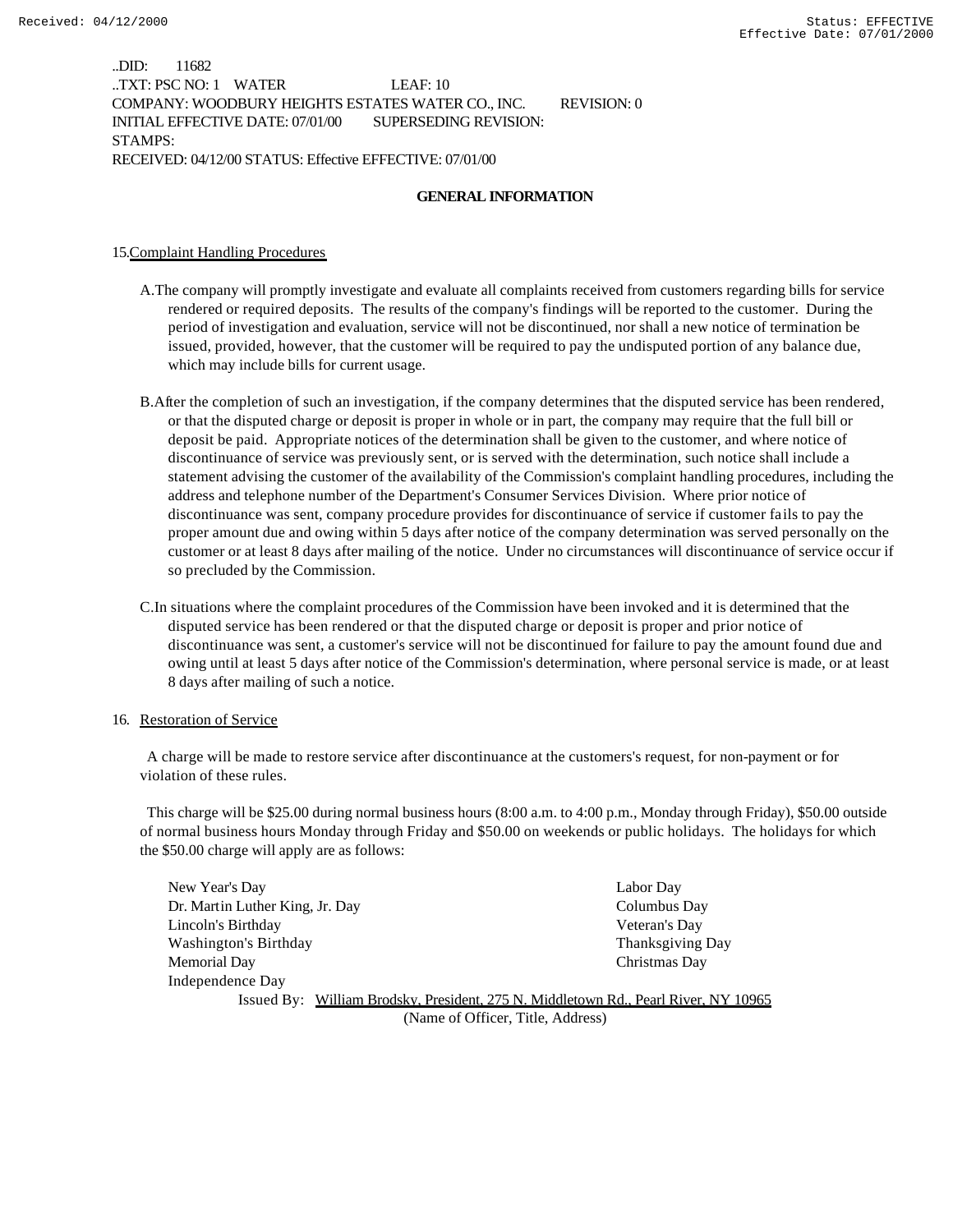# ..DID: 11683 ..TXT: PSC NO: 1 WATER LEAF: 11 COMPANY: WOODBURY HEIGHTS ESTATES WATER CO., INC. REVISION: 0 INITIAL EFFECTIVE DATE: 07/01/00 SUPERSEDING REVISION: STAMPS: RECEIVED: 04/12/00 STATUS: Effective EFFECTIVE: 07/01/00

# **GENERAL INFORMATION**

In a case where service is being restored after discontinuance for non-payment, the company may require full payment of all arrears as well as the restoration of service charge. If the company and the customer have entered into some form of payment agreement, the agreed upon down payment may be required before service will be restored.

If it becomes necessary to disconnect service at the main because of willful acts of a customer, the service restoration charge will include the actual costs incurred by the company to disconnect and reconnect the service.

## 17. Interest on Customer Overpayments

The company will provide interest on a customer overpayment as follows:

- A. A customer overpayment is defined as payment by the customer to the company in excess of the correct charge for water service supplied to the customer which was caused by erroneous billing by the utility.
- B. The rate of interest on such amounts shall be the greater of the unadjusted customer deposit rate or the applicable late payment rate, if any, for the service classification under which the customer was billed. Interest shall be paid from the date when the customer overpayment was made, adjusted for any changes in the deposit rate or late payment rate, and compounded monthly, until the date when the overpayment was refunded.
- C. The company will not pay interest on customer overpayments that are refunded within 30 days after such overpayment is received by the company.

# 18. Regulation

 All matters, rules and other situations concerning the rendering of water service which are not specifically covered herein or in a provision of the New York State Codes, Rules and Regulations and which are subject to the jurisdiction of the Public Service Commission, and for which a customer and the company cannot agree as to an equitable and fair solution will be referred to said Commission to be resolved. Either the customer or the company may request that a rule or provision of this tariff be changed for a particular situation.